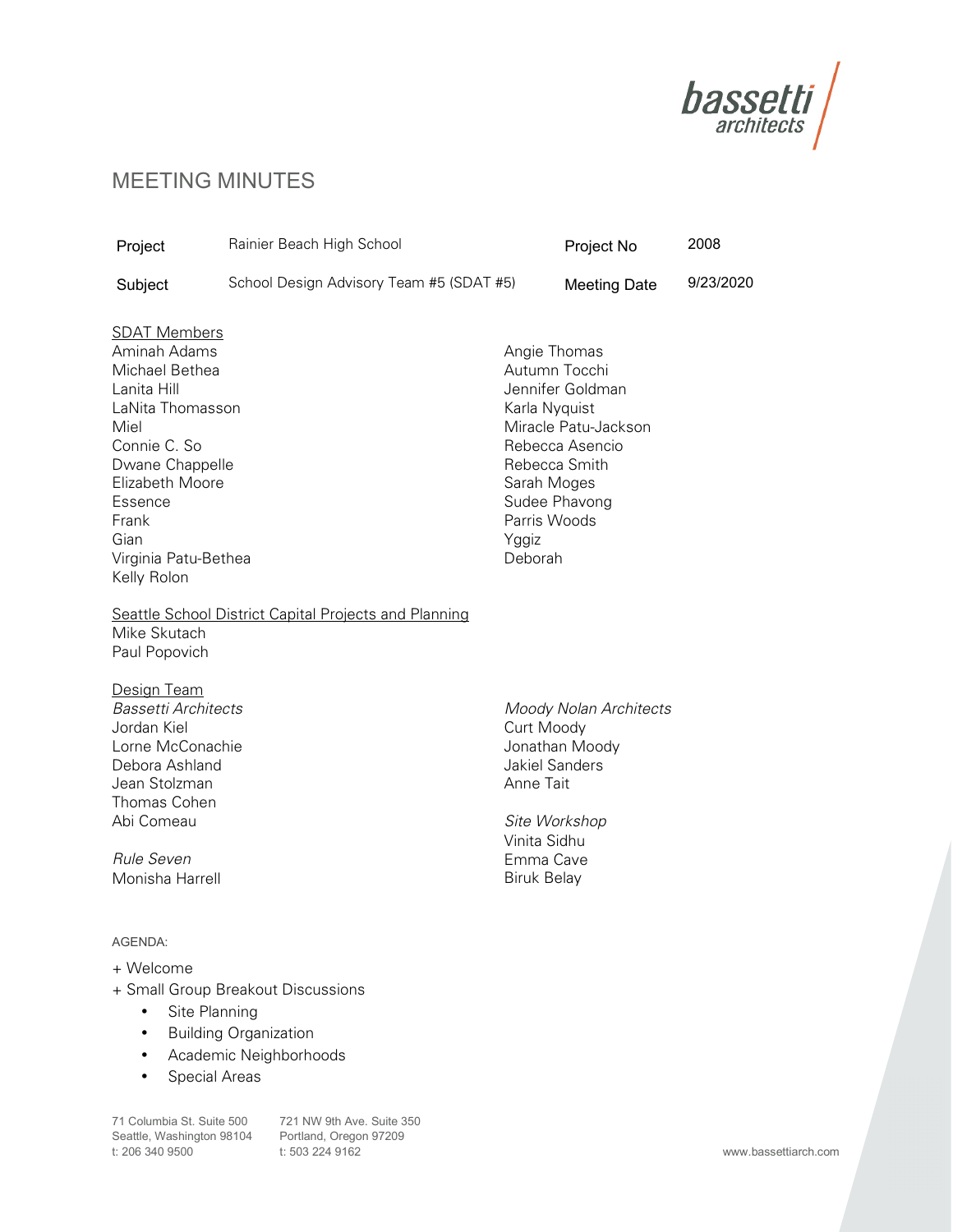## SMALL GROUP BREAKOUT DISCUSSIONS

- 1.1 Site Planning Breakout Discussion
	- Main entrance off Henderson is preferred (vehicle and pedestrian); Seward Park Ave. is congested. Bus stops on Henderson, and other buses stop on Rainier Ave; like different entrance options to mitigate traffic problems.
	- Seward Park Ave is considered suburbs; there's no connection to the school. Henderson is the city; buses and city activity occur on Henderson.
	- New multi-family building and RV Food Bank planned to North of site; could provide pedestrian access from the North. Consider creating pedestrian access from other parts of site.
	- Fields are wrapped in chainlink; need to be more inviting. Field need to be safe; welcoming but controlled field access.
	- Mapes walkway: at grade pedestrian access. Students walk to the Safeway via Mapes Walkway (the Circle) during lunch; maintain pedestrian connection.
	- Prefer the building to be set back with obvious entry and visibility; the front door should be obvious, noticeable, and spacious. Plaza space at school entrance feels grand.
	- Locate Admin, Health Center, Security near main entry. Health Center stays open longer than main office; needs separate entrance.
	- Would like quality of outdoor spaces; seating and gathering spaces; sun and covered gathering areas. Offer a variety of outdoor spaces, large/small, natural/man-made, direct access to outdoors.
	- Like the football field along Henderson because it allows for big broad view to a nice, new building.
	- The Street: blocks views to/from the building; too close to Rainier & Henderson intersection.
	- Bridge offers better outdoor visibility, better supervision. Prefers this site plan because it doesn't move the Football field.
	- Lakeview: likes the organization; right on street; likes building being highly visible.
	- Bridge: set back but likes the gathering space at site entrance; not sure about track and field in front of building.
	- Hub & Spoke: Size and location to smaller neighbors might be imposing.
- 2.1 Building Organization
	- Admin, Teen Health Center, Public Conference/Meeting Rooms should be located at the ground level for access/emergency services/community services.
	- Activity Center should be centrally located.
	- Teen Health Center has afterhours appointments needs its own entry.
	- Provide ample parking for sporting events; consolidated parking is preferred for security purposes.
	- Classrooms: minimize foot traffic / minimize students being able to leave school easily.
	- Classrooms are not required at the ground level.
	- Security should be located at ground floor and in other areas of school as well.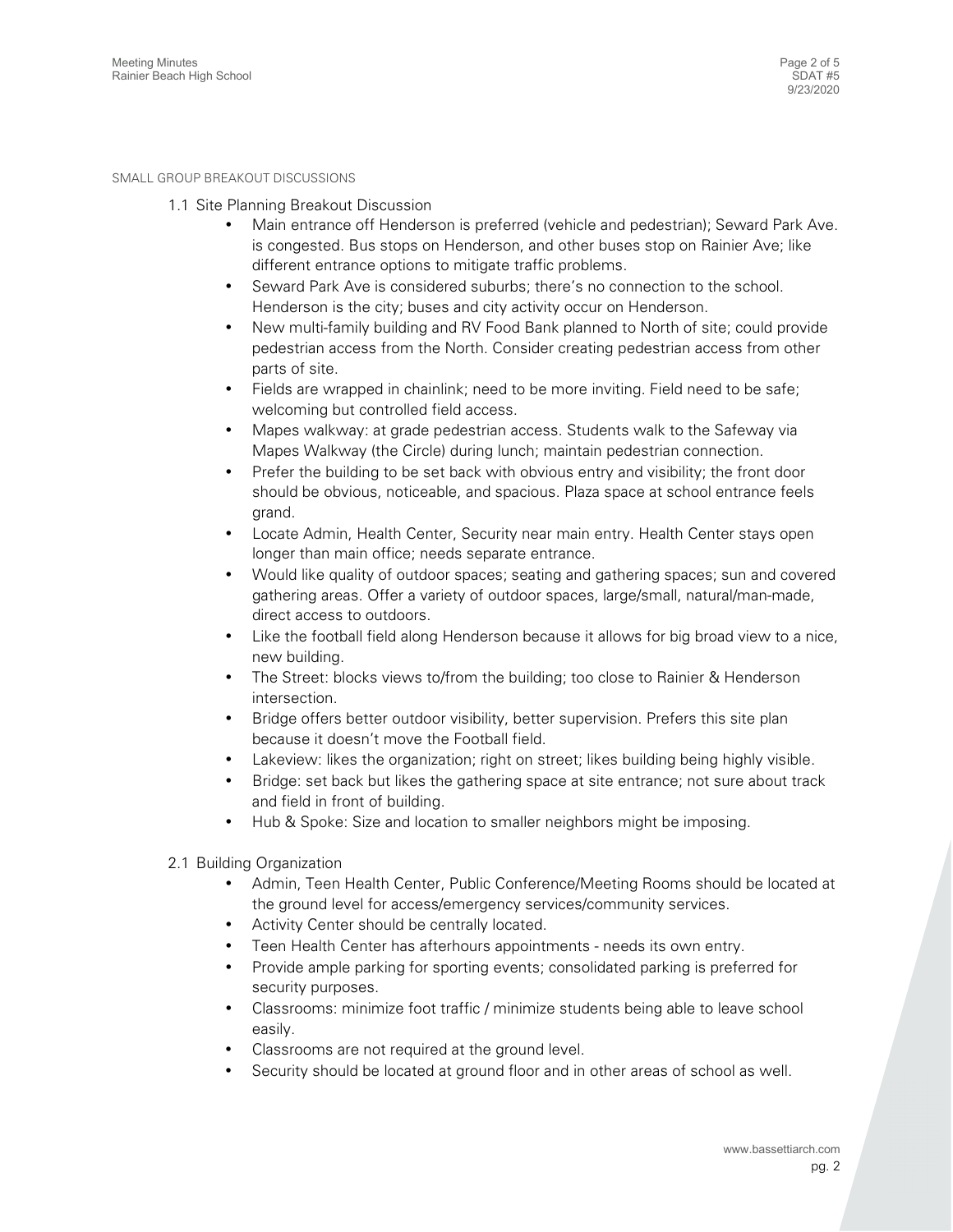- SPED access to outdoors/located at ground level for students with physical disabilities.
- Skill Center should be at ground level w/ separate entrance for students coming in from other schools.
- Athletics/Performing Arts should have their own lobby/have the ability to lock the school side during after hour events; allow for Gym/Theater separated ticketing so you don't have crossover of events.
- Bridge/Lakeview stand out as top schemes but would like outdoor access for classrooms on upper floors.
- Hub & Spoke is least flexible/adaptable option (it maxes out the site).
- Regularly spaced classrooms that can be reconfigured would offer future flexibility/adaptability.
- Library centrally located, natural light, prominent location, double height space would be desirable.
- Views to Lake Washington are desirable.
- Natural daylight throughout the school is critical esp. in this region.
- Community is requesting a new theater. The theater is not landmarked. The theater should feel as new as the rest of the school. Current arrangement does not function well.
- Hub & Spoke: concerned that it is 3 separate wings; consider overlapping programs & spaces more.
- Bridge scheme: like that it is a gem/iconic building for the community; like the ability to have views toward Lake Washington.
- Lakeview: concerns about safety with it being so close to the street; move it away from the street; like that it has views toward Lake Washington.
- 3.1 Academic Neighborhoods (AN)
	- Lakeview/Bridge allow for more flexibility & growth, and do not isolate learning as much as others.
	- Lakeview/Bridge offer better sightlines for supervision, better sightlines from classrooms, and discourage students from hiding out. Good visual oversite is critical; could result in less bullying due to higher visibility/more interaction.
	- Lakeview/Bridge offer a variety & more breakout spaces which is preferred, students like different options in terms of spaces
	- Noise is a key issue; good acoustics in Learning Commons (LC) is critical.
	- ELL (English Language Learners) would prefer smaller neighborhoods for increased focus.
	- Bridge is preferred; more open, better sightlines, creates more options for teachers/learners.
	- Prefer mostly Bridge AN, but would like some Street AN options for specific programs. A mix of AN could be beneficial. AN's should respond to different department's needs. Mix of AN organizations is appealing.
	- International Baccalaureate program needs areas for small group sessions combined with larger group coming back together. This requires the learning space to be able to expand and contract; up to 3/4/5+ classrooms in large group gathering – Forums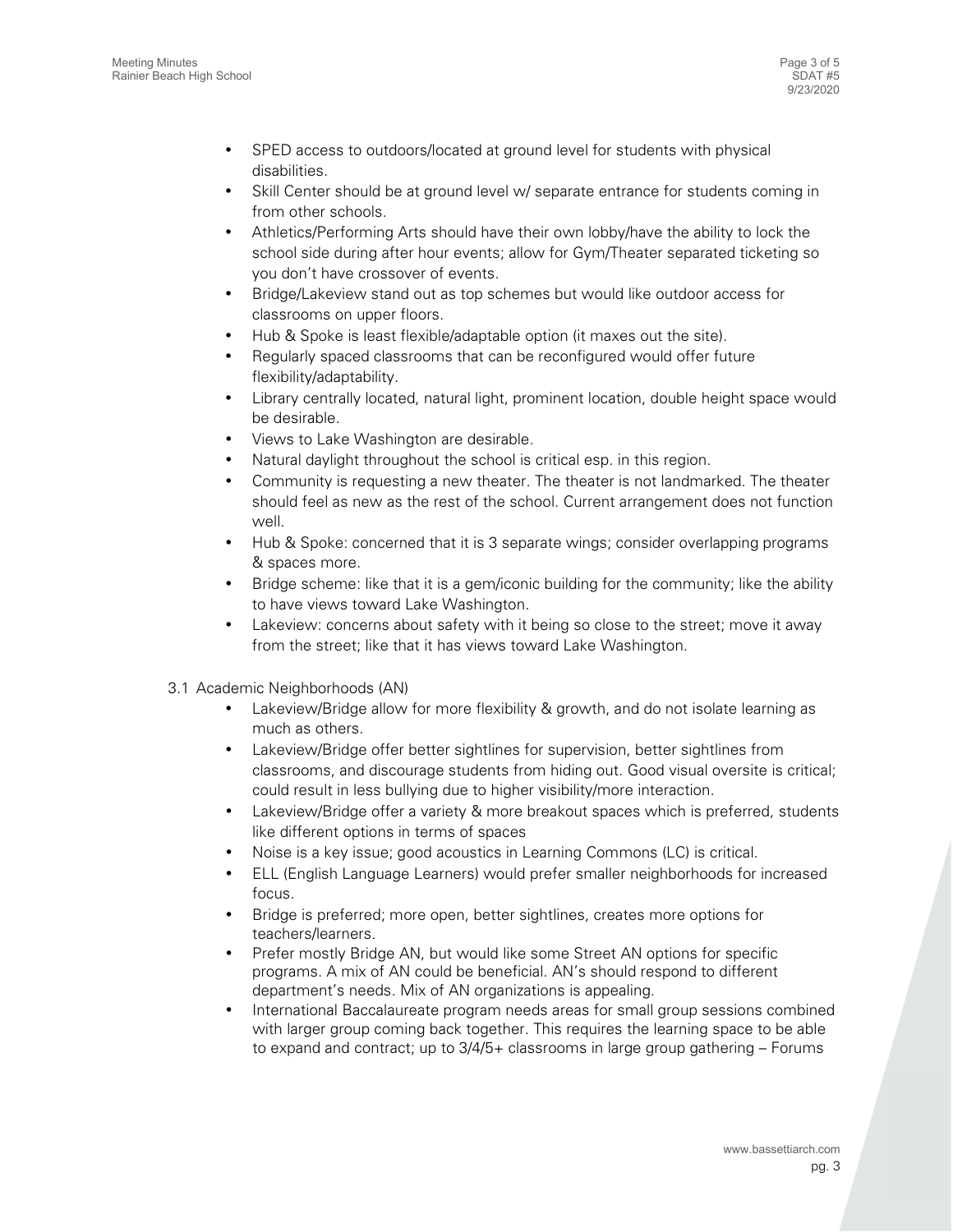(as outlined in Ed Specs) need to accommodate 4 classrooms then breakdown to support smaller groups.

- AN's need to be flexible
- Natural light in the breakout spaces; they're most effective when they have natural light, instead of buried as an interior space.
- Natural light is critical in all classrooms. Street/Bridge/Lakeview provide best daylight. Hub & Spoke has more east/west light which is more difficult to control.
- Concern for science arrangement how do labs share equipment/chemicals? Diagrams show grouped science labs stacked over 2 or 3 floors. Stacking allows efficiency of plumbing and ventilation as well as dumbwaiter to transfer equipment and chemicals between labs safely. Labs can be grouped for departmental organization or more integrated learning curricular models.
- Ensure whole school is accessible indoors for security reasons. Could have an atrium like bridge connecting different AN.
- How crowded will Lakeview/Bridge be when students change class? Could have +/- 600 students moving at one time. In an AN, most of the students would be staying within the AN as they change classes, with a smaller percentage going off to a gym or music type class.
- How will transgender toilets be dealt with? Ongoing dialog in District, will need deeper discussion. Lincoln HS (latest SPS high school) provided Boys, Girls, and Allgender toilet rooms. Key issues include safety/bullying as well as supervision of students when using single occupancy locked doors. Lincoln model provided 2-3 toilets per all-gender restroom.
- Smaller, more numerous LC's more desirable than a large breakout space.
- Bridge provides multiple breakout spaces that support more teachers; better mix of spaces, not a hallway.
- Hub & Spoke AN are more intimate.
- Hub & Spoke has too many small dead-end corridors.
- Desire very interactive LC's; they do not have to be the same all over school.
- Outdoor access not critical for most classrooms. This is more equitable for all rather than having direct access for 1<sup>st</sup> floor classrooms only.
- 4.1 Special Areas
	- Provide hardscape outdoor space that students can spill out.
	- Natural light throughout school is critical.
	- Indoor/outdoor connection are important.
	- Provide a secured outdoor area for students, protected from street.
	- Denny Chief Sealth commons area was noted as a positive example, flexible double doors on both sides; multi-functional space that can be rented out for dances/events.
	- Rebuild existing theater. Current theater only fits 500 people; find a way to accommodate smaller and larger performances, movable walls?
	- Exit located near busses.
	- Locate bathrooms near kitchen; locate kitchen at ground floor for outdoor access.
	- Gym Lockers need access to both gym and outdoors.
	- How can gymnasium be used as multiuse space? Dances.
	- What spaces need direct access to outdoors? Athletics.